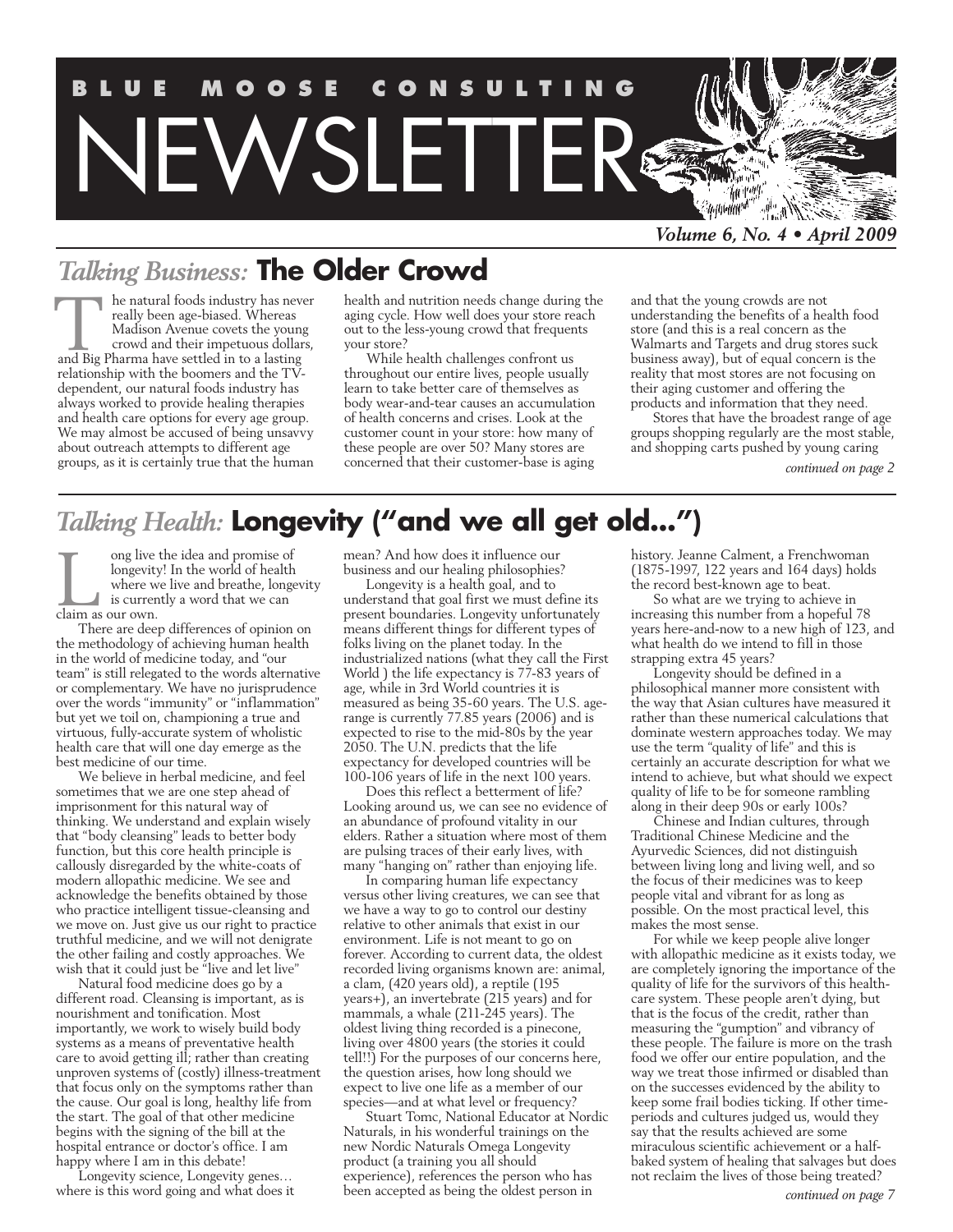## **The Older Crowd**

*continued from page 1*

mothers are the best customers to cultivate but the facts are that even in today's precarious economic times the dollar power of the mid-to-late years is still powerful and worth courting.

Think about it. For many in their 50s-70s, the house is secured, the kids are on their own, major purchases are evenly paced and vacations are more comfort-driven than cost-conscious. Plainly spoken, these people have the money to spend on their health!

The problems: they don't know what they want (and need); and we are not speaking to their needs.

Aging consumers span a large swath of the human timeline. Indeed, think of how much money is spent on women and men in their late twenties who are trying to hide the signs of aging. Our stores need to direct our marketing focus towards two general topics preventative health care and longevity. Both philosophies stay very true to our core mission, health; but they also shape the conversation in a manner that helps the consumer to understand the purpose of what they need to do.

Prevention is not acai, noni and resveratrol: it is a complete program of health from sunrise and yoga, to sunset and relaxed muscles for a night of natural body repair. Longevity is not our own carefully-crafted silver bullet, but rather a core protocol of smart strategies designed to counter freeradical degradation, and organ weakness and collapse. Prevention and Longevity are key words in the wholistic canon.

Where to start? Well first off, the older crowd is wise and they do not necessarily need their own shopping section. Provide the information, and accentuate the key terms in your marketing, and they will find the message. It is said that we get wiser as we get older and certainly someone shopping that many years is arguably capable of maneuvering a store of supplies to find what they want if they are made aware.

That being said, maybe it would be good to consider creating a Longevity section for the health novice. If TV can promise the fountain of youth with every pharmaceutical medication, then what is the antidote that your store offers? **Bluebonnet's** new *Age-Less Choice*™ multiples for Women and Men 50+ would be a good place to start. These products are the perfect response to the junk most people are taking with Centrum Silver. For either a person seeking good foundational nutritional support with a wide range of scientifically-accurate nutraceuticals, to a person who only wants one bottle of supplements in their life, Bluebonnet offers something exceptional that is only found in your stores! These products start with Bluebonnet's superior raw materials, so the results will bring constant satisfaction that lasts years.

What else is new, exciting and the perfect complement to these multis? **Nordic Naturals** once again created a winner that meets a strong market demand with their new *Omega Longevity*. This product, a combination of the world's best natural

triglyceride-form fish oils that only Nordic produces, and a high dose of green tea extract combined with a smart dose of the red-hot nutrient resveratrol, is the perfect partner to Bluebonnet's new multis. Make an endcap the perfect protocol for Senior Supplements—and state your quality recommendations: the elderly will appreciate the heads up.

After this new launch of these innovative products, move them into your new Longevity section. But this category goes well beyond items designed for Older/Wiser/ Seniors. The category is only limited by the space you wish to carve for this Next-Generation class of products. Face it, for the next 20+ years, a huge portion of the population is going to be looking beyond looking pretty and towards staying strong and capable.

Longevity necessitates some of the more cutting-edge nutritional advancements. Again, Bluebonnet Nutrition and Nordic Naturals lead the way. Bluebonnet offers the largest range and selection of Ubiquinol. This antioxidant-form of CoQ10 is the answer for anyone over the age of 40! People on pharmaceuticals (80% of the AARP crowd) should all consider Bluebonnet's *Cellular Active™ Ubiquinol*, because the absorption is more direct and immediate.

It is my assertion that the real "fountain of youth" can be found in a truly bioavailable Superoxide Dismutase, and again Bluebonnet leads the way with 100 mg and 250 mg dosages of GliSODin **vegetarian S.O.D. in Vcaps**. Also, aging digestive systems need mineral absorption support and Bluebonnet has the full line of Albion® amino-acid chelate minerals. You should crossmerchandise the multi-minerals and Cal-Mag in your new Longevity section, as minerals are critical for life-long health.

Also worthy of two frontings are Bluebonnet's innovative *Whey of Life* Protein powders, which contain both GliSODin and **Nucleotides**. This product is the perfect prescription for the aging population looking for a useful protein drink to counter the trashy Ensure products that capture the attention of the aging and their concerned friends and children!

Nordic Naturals counters with equally critical products for the Longevity section, for the two most important nutrients that anyone blessed enough to reach their 50s should be taking are Omega-3s and probiotics. The need for our constant consumer education on Omega-3s is neverending: they are of the utmost importance. Statistics suggest that the baby-boom generation is more fearful of Alzheimer's Disease than they are of either cancer or heart disease. Omega-3s are the foundation of any brain-related prevention and repair protocols. Nordic's *Ultimate Omega with CoQ10* will sell twice as fast in the Longevity section than if it were just placed in the Omega-3 section. This product is a superpriced way to get two super-critical nutrients into the diet.

Both Bluebonnet and Nordic now have best-selling Vitamin Ds, with Nordic's D-3 in organic olive oil in a softgel and Bluebonnet's lanolin based D-3 in Vcaps. Something for

everyone; and, the best cross-merchandising of this age-specific, immuno-supportive and skeletally-critical hormone-nutrient. This would also be the place to offer Nordic's high-potency triglyceride-form fish oil superstars, the Ultimate Omega liquids—for those in need of therapeutic dosages of this essential fatty acid!

Too many people quickly forsake the messages traditionally drilled into children to eat their greens, and seniors certainly need the alkalinity and the chlorophyll that green foods provide. If you are not being the leader and teacher, then where will they be reminded of these messages (the nightly TV news)? No less than *AARP Magazine* listed Spirulina as the #1 Choice of superior nutrition for their readership: now that is and was big news. **Nutrex Hawaii Spirulina**  (Spirulina Pacifica) offers this world's-mostcomplete-nutrient from a manufacturing source that uses the cleanest water, cleanest air—and produces the world's highest nutritional profile by their innovative technologies. Spirulina for the aging: that is health food! Ounce for ounce, the best food on the planet: that is Longevity's choice!

Enzyme depreciation is the bane of the human health cycle. People are enzyme deficient, and they are now also eating less enzyme-rich foods. Hence, everything stops working well. While it is your vocation to vocalize the need for fresh, local, seasonal and organic fruits and vegetables, we should also be proselytizing about the need for enzyme-rich dietary supplements as well. **Juvo** offers the industry's best with their USDA-certified organic and kosher freezedried food powders. It is sometimes hard to teach the old new tricks, but we should be consistently espousing powder supplement shakes daily to the aging. Juvo for breakfast, *Juvo Slim* in place of lunch, Juvo with Bluebonnet's Whey Protein Isolate added; Juvo Slim with Bluebonnet's *Green Utopia* and **UMAC Core's** *Alpha-3 CMP* marine phytoplankton and Nordic's Ultimate Omega and Nutrex's *Spirulina Crystals*: you get the point! As people's digestive systems degrade, liquid nutrition becomes more viable—but you have to educate, to lead them forth! If older people have more idle time to chat, then you need to fill their minds with the good stuff!

Fill the body with fresh Omega-3's; a wide range of plant-based polyphenols, bioflavonoids and colorful foods; a daily, effective probiotic (*Dr. Ohhira's Probiotics™* can regenerate the digestive system more effectively than anything available now or envisioned for the next decade); a complete multiple; usable protein and a constant infusion of antioxidants…and the body systems will function more smoothly, vitality will remain and flourish, and the body will continue to exude beauty and health.

For those sophisticated enough to know the benefits—or smart enough to take your recommendations—every Longevity section should be stocked with **Newton** 

**Homeopathic's** *"Jump Start Your Health Kit"*, which is the most effective seasonal or yearly system-balancing homeopathicsupport system that will help everyone—

*continued on page 6*

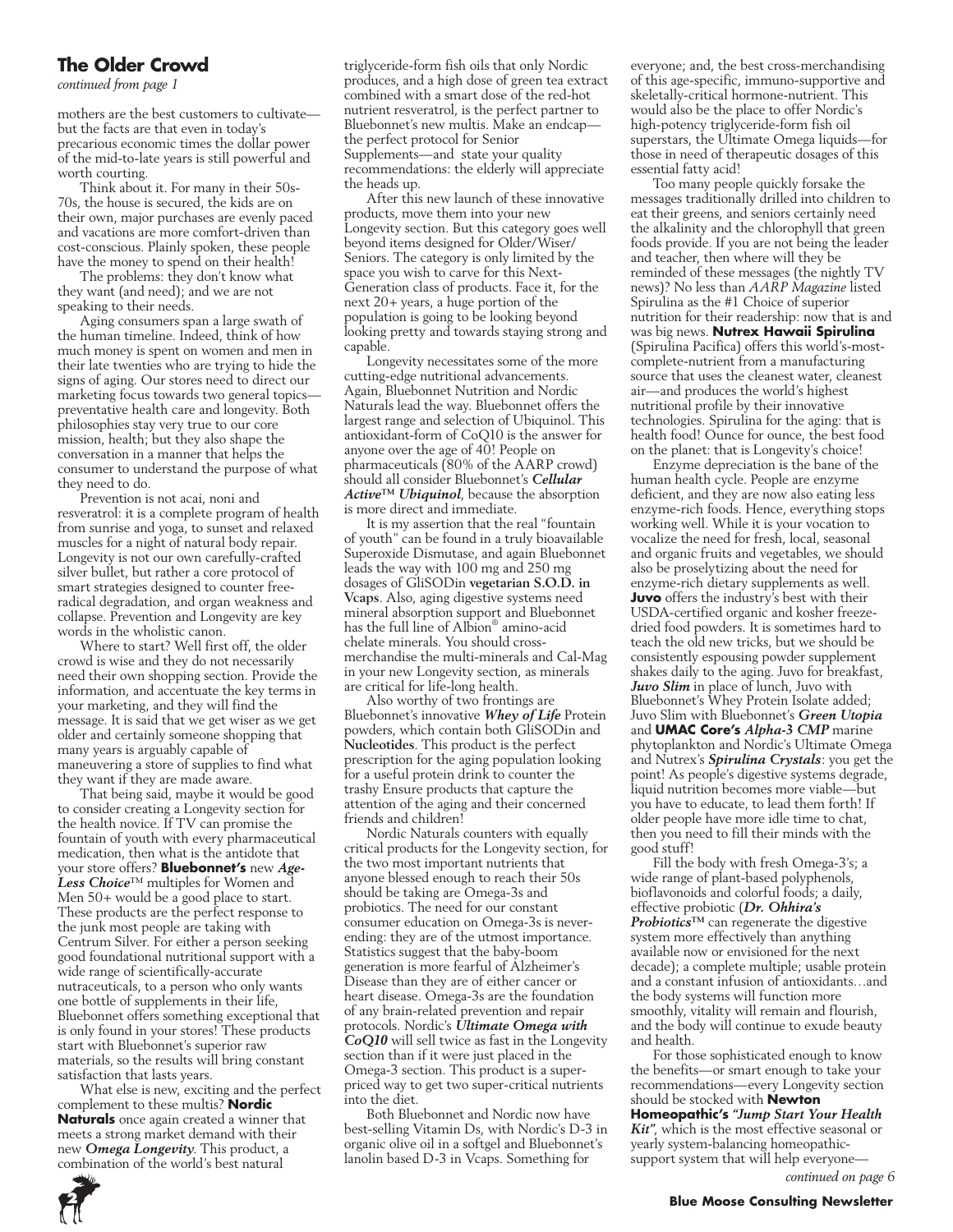

*April Savings* **20% off** with a minimum order of 3 each  **Herbal Support for Seasonal Allergies**

 Eyebright Nettle Compound Butterbur Liquid Extract Nettle Liquid Extract, and Glycerite Extract Rue Fennel Compound Yerba Santa Liquid Extract

Eyebright-Nettle Compound: Eyebright herb; Goldenseal rhizome & root; Horseradish root; Nettle seed; Yarrow flower

Rue-Fennel Compound: Rue flowering tops, Fennel seed, Eyebright herb, Goldenseal rhizome and roots; Mullein leaf & flower, Boric Acid (1% USP)

Not represented by BMC in NJ Not represented by BMC in NJ, SC Tele-training: April 16th: "Aches & Pains" CONFERENCE INFO: Call in number: 1-877-326-2337 Contact BMC Sales Rep for Conference ID number 2 pm or 7 pm EST

# NORDIC **NATURALS**

Pure and Great Tasting Omega Oils

# *Introducing Omega Longevity Targeted Nutritional Support for Aging Support\**

A synergistic blend of fish oil, resveratrol, and green tea extract to provide superior antioxidants that protect cells and promote longevity\*

# • High Concentration EPA/DHA

• Natural Triglyceride Form Fish Oils • 1000 mg Purified Fish Oil

Omega-3 EFAs, resveratrol, and green tea extract each play a distinct role in protecting cells and supporting healthy aging. The ingredients in Omega Longevity are formulated to work in synergy, meaning that their combined effect is greater than the sum of their individual effects. Nordic Naturals developed Omega

Longevity based on the newest research findings and clinical feedback from the Nordic Naturals Board of Medical Advisors.

Two (2) softgels:

EPA 455 mg • DHA 315 mg Resveratrol (Polygonum cuspidatum) 120 mg Green Tea Extract 500 mg (Polyphenols 98% / Catechins 75% / EGCG 45%)

**Omega Longevity (Lemon, 1000mg)**

*60 count, 2 softgels Item # RUS-01850, UPC: 7 68990 01850 3 Retail: \$59.95, Wholesale: \$35.97*

Not represented by BMC in NJ, SC and parts of PA Not represented by BMC in NC, SC, WV



# **New Targeted Multiples™**

*When it Comes to Personalized Nutrition Make the Right Choice* Introducing an Innovative Line of Targeted Multiples Veggie Choice™ [0154]

Ladies Choice™ [0157] Men's Choice™ [0160] Age-Less® Choice™ for Women 50+ [0163] Age-Less® Choice™ for Men 50+ [0166]

Each multiple formula not only supplies 25 crucial vitamins & minerals to sustain the individual's basic nutritional needs, but each also offers several proprietary phytonutrient blends that enhance each target's general health & well-being including Heart Health Blends, Joint Health Blends, Brain Health Blends, Hormonal Health Blend (for Women), Male Stamina/Prostate Health Blend and a Whole Foods Antioxidant Blend—all using top-quality herb extracts and nutraceuticals…and only available through health food stores!!

## **Summer is Near: offer these hot-selling 100% All Natural Whey Protein Isolate powders**

| French Vanilla Flavor Powder 1 lb & 2 lb |             |
|------------------------------------------|-------------|
| <b>Chocolate Flavor Powder</b>           | 1 lb & 2 lb |
| <b>Strawberry Flavor Powder</b>          | 1 lb & 2 lb |
| Mixed Berry Flavor Powder                | 1 lb & 2 lb |

# INEWTON Lics

**Nurturing Naturally Since 1987** 

**April Savings: 20% Discount, 6+ per SKU**

# *Prepare for Allergy-Season Homeopathically*

Cold- Sinus (N003) Dust, Mold and Dander (N056) Pollen and Weeds (N055)

*Nothing but Natural for Kids* Allergies, Kids (F007)

*Newton for Pets* Skin Irritation, Pets (P015)

Create an April Homeopathic Promo

# **April 10–16 World Homeopathy Awareness Week**

 Dr. Samuel Hahnemann, a German physician and discoverer of the homeopathic system of healing, was born on April 10, 1755. In 1796 he formally articulated the principle of *'Similia similibus curentur'*, traditionally translated as 'Let likes be treated by likes'.

**Tele-training: Newton's Homeopathy for Women April 16th**

Dial 1-800-371-9219 • Contact BMC rep for conference ID number 10 am & 3 pm EST

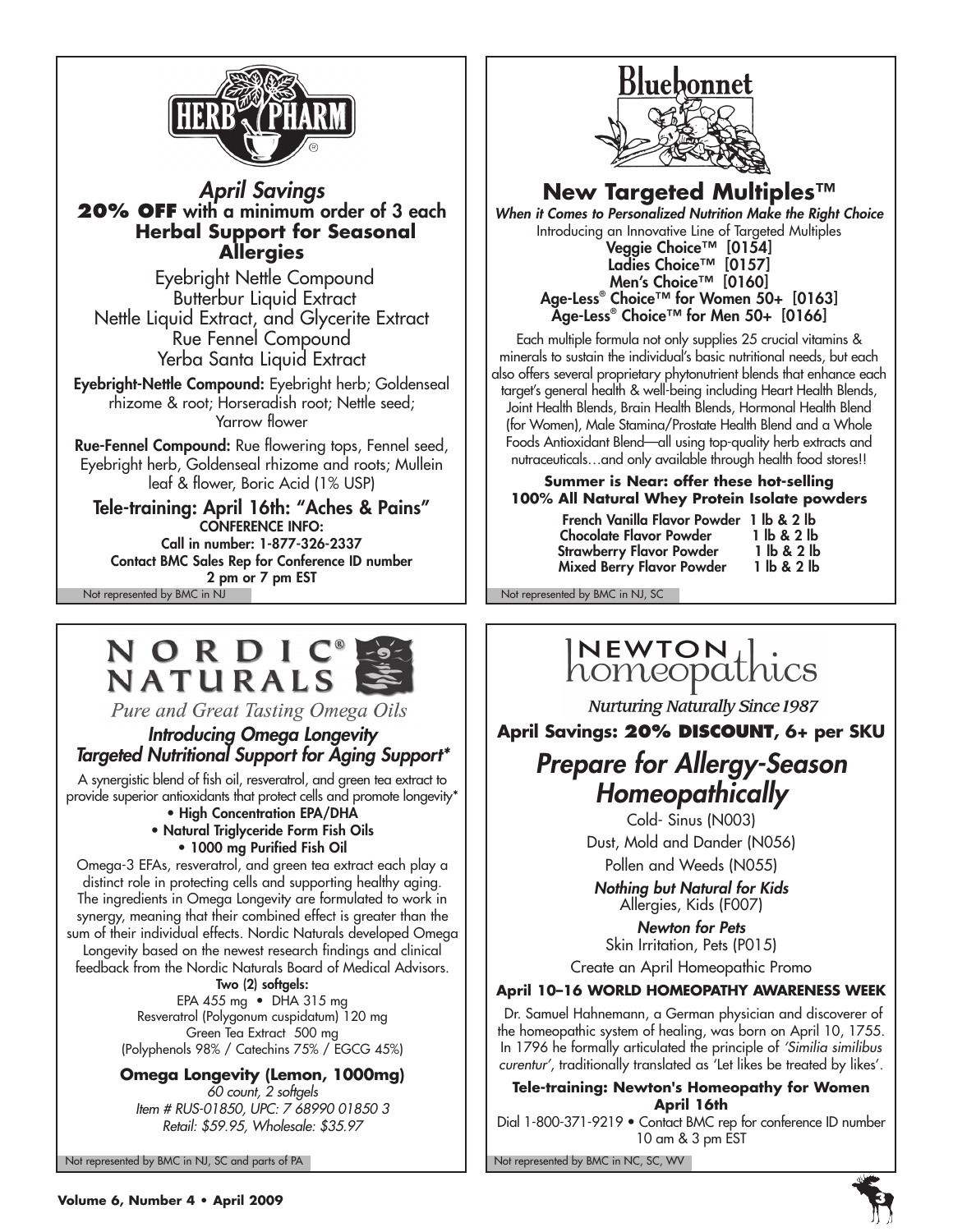

*Finally, Now Available by Popular Demand* the newest addition to the Juvo Family **Juvo Slim in 12-ct 40g packet boxes**

*In Time for the Summer Diet Season* A travel-size packet; a complete meal

**Juvo Slim** is a Natural Raw Meal made with USDA-certified Organic and Kosher fruits, vegetables, seaweeds, mushrooms, grains and lotsa berries; and fortified with powerful nutraceuticals Garcinia cambogia (HCA), Green Tea, and Raw Green Coffee and Hibiscus extracts. Natural Weight can begin with this raw Beauty Diet including pink-colored anthocyanin-rich fruits and vegetables including pomegranate, beet, apple, tomato, goji, carrot, strawberry and berries, berries, berries.

• High-Fiber

• Protein-fortified with brown rice and pea protein

### • Supports gentle Detox too

The perfect pair for your Diet endcap: Juvo Slim canister, Juvo Slim full-serving packets; and the Original Juvo Raw Foods and Juvo Raw Superfoods. Raw foods, Certified-Organic

*Rejuvonate* **and Reclaim a new, healthier, slimmer you!**

Not represented by BMC in Eastern PA, NJ

 $\frac{1}{2}$ 

*April Savings* **Olbas Lozenges and Olbas Instant Herbal Tea 25% off** *Direct orders only. mention this special offer for BMC accounts when placing your order* **Olbas Lozenges** *the newest member of the Olbas family* • Maximum-strength Sugar-Free Cough-Suppressant Lozenges • Delicious Black Currant Flavor with Vitamin C, Menthol and Eucalyptus • Excellent Relief for Allergy Season **Olbas Instant Herbal Tea:** *from colds 'n flu to allergies—instant herbal relief* • Delicious Peppermint Flavor & Aroma: Hot or Cold **Special April Offer: 10% Off in units of 3 each Nature's Wonderland Acai** • from the People at Penn Herb Company who bring you Olbas. • a company that you can trust • \$11.37 each and free shipping for orders over \$50



**Health Education & Health Products** 

#### *April Savings:* **Daily Greens**  10oz Powder or 120 ct. Tablets **12 bottles mix and match for 15% off** April 1- 30

**Healthy & Slim Daily Greens** is a combination of 12 green vegetables and 9 exotic foods in an aloe vera matrix. This highly alkalinizing formula has been carefully chosen to contain vegetables with a 3:1 ratio of Calcium to Phosphorus, which is very important to allow the body to utilize the calcium and to achieve alkalinity. One (1) Tbs. contains 4-5 servings of dark green vegetables! Gluten Free with no fillers and a delicious taste too! Individuals have noticed a reduction of achy joints and arthritic conditions while on the formula. Detoxify your body with the power of these incredible green vegetables. **Look at these ingredients:**

Pure Alkalizing Green Goodness: Ingredients (\*identifies Certified Organic # 103355-A). Certified Organic Barley Grass Juice\*, Certified Organic Wheat Grass Juice\*, Kamut Grass Juice\*, Parsley, Oat Grass Juice\*, Chlorella (cracked cell-wall), Spirulina, Kale, Asparagus, Watercress, Dandelion Greens & Roots, Broccoli Sprouts, Whole Leaf Aloe Vera\*,

Nopal Cactus, Carob, Bamboo, S.O.D. from Wheat Sprouts (superoxide dismutase), Green Papaya, Atlantic Kelp, Amalaki, Sesame Seed Husk, 100% Pineapple & Papaya Juice Concentrate, Stevia.

Michael says this is the **tastiest Greens Formula** on the market, and.. as a pure greens formula, it provides the category with the most balanced, diverse and green product you can offer. The fact that it is the **most economical**, environmentally-friendly in its glass bottle and tasty should make this the product you recommend most often!!



# *Re-Defining Probiotics* **Fermented Whole Food**

Your customers can understand this!! Only Dr. Ohhira's Probiotics 12 Plus is both a probiotic and a fermented food. Dr Ohhira's Probiotics™ start with food, and combine ancient fermentation

skills with modern 21st Century technologies to produce a product that excels on every level including in many ways that are unique to this product.

 This living food, including twelve strains of lactic acid bacteria (LAB) cultured in their own medium as well as 4 Organic acids, acts as a rich soil for both the restoration if the innate intestinal flora system and the regeneration of gut and immune system vitality.

For Colon Mico-Ecology, it is more about repair and reactivation than it is about bacterial numbers (packaging and marketing). This product is alive and active for today's health needs.

**Dr. Ohhira's Probiotics™ Dr. Ohhira's Probiotics 12 Plus Dr. Ohhira's Probiotics Kampuku Soap Dr. Ohhira's Probiotic Magoroku Skin Lotion Dr. Ohhira's Probiotic Hadayubi Skin Cream**



**Brushes** *Finest Quality Hair, Body and Skincare Accessories*

# **Sunlight, warmth and flowing hair**

*The best way to bring the economy back is to provide your community quality hair care products that last a long time!*

Bass Brushes have combs & brushes that are salon quality, at affordable prices.

This hardware does not have an expiration date, but more importantly you would be surprised to see how quickly these items—and the Bass Bath products—sell. Good business and New **Markets** 

As the weather changes, and people spend more time outside, they will be changing their hair tools. Speak with your BMC rep about the quality items from the industry's oldest and largest Hair Care, Bath Care and Body Tool company, Hair Doc.

Not represented by BMC in NC, NJ, Eastern PA



# **10% off** *orders April 1–30* In 1994, Well-in-Hand Therapy Oil was judged RESCUE Cool. notes company President and herbalist Linda Doby.

PAIN RESCUE Warm is a natural, non-addictive product

conditions, from fibromyalgia tp tendinitis. Ingredients include Arnica, Calendula, Betula, Ho Shou Wu and pure essential oils of lavender, Roman chamomile, ginger, black pepper, cinnamon leaf, and rosemary in a soothing base of St. John's wort flower oil, extra virgin olive and sweet almond oils. With a soothing aromatherapy scent, warm sensation and unique texture that provides a perfect glide for massage therapists + practitioners without being greasy, this product is welcome relief for many people.

**PAIN RESCUE Cool** contains organic + wildcrafted Arnica, Calendula, St. Johns Wort blossoms, Ho Shou Wu, Rosemary, Peppermint, Eucalyptus, Bergamot, Spearmint,

non-greasy base of Olive and Grapeseed Oils. PAIN RESCUE Cool has a menthol-mint cool sensation on the skin, and is formulated to provide pain relief for fresh injuries such as twists, sprains, bruises and strains. It is nut-free to accommodate people with allergies.



"Outstanding" by master herbalists and awarded Grand Prize at the International Herb Symposium. Well-in-Hand has since gone on to present PAIN RESCUE Warm and PAIN

The names, PAIN RESCUE Cool and Warm, define the effect of the products for acute and chronic pain management,"

designed for those suffering from many chronic pain

Basil, Camphor, Wintergreen, Menthol, and Lime in a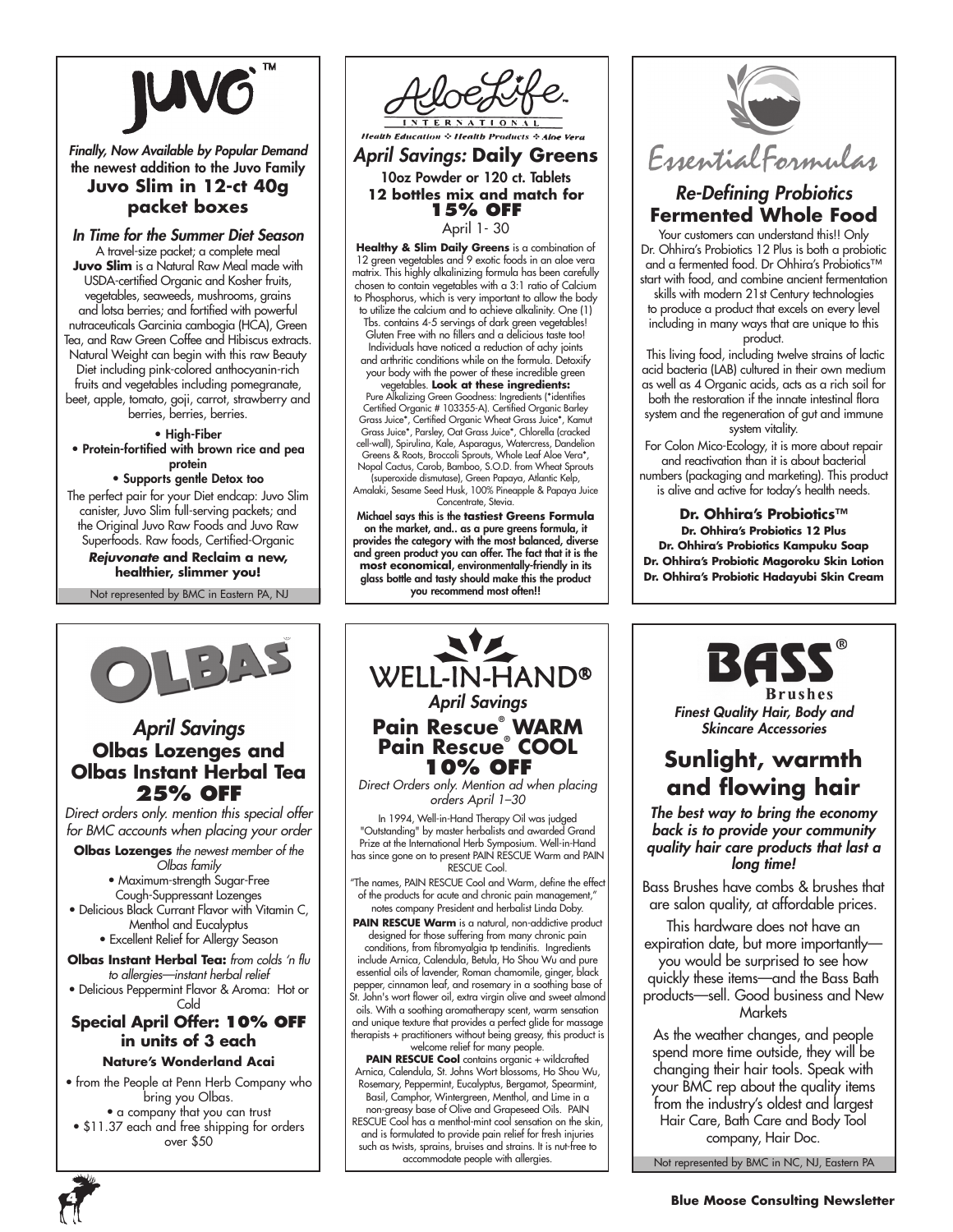

### *America is Going Natural* **Surya Semi-Permanent Hair Colorings are Catching on**

*Safer, very practical and providing lustrous color:*

#### **Surya Henna Creams**

Surya Henna Creams are milder than any other dyes, including PPD dyes which are found in many hair colorings sold today. Several European countries ban PPD use completely. Unlike other hair color, including those in the natural marketplace, Surya Brasil does not use peroxide, resorcinol, PPD, propolyne glycol, parabens, synthetic fragrance, ammonia or heavy metals. Surya Henna Creams dyes are the mildest synthetic dyes available worldwide.

The new vegan formula of our henna cream, being phased into stock now, varies slightly from the earlier formula by substituting honey with babassu oil.

The Vegan Certification on the box delineates the new formula.

And for the purist, Surya Hennas are natural plant products that give wonderful results!

**Surya Henna Creams2.31 fluid ounces** Ash Blonde, Black, Burgundy, Chocolate, Copper, Dark Brown, Golden Blonde, Golden Brown, Light Blonde, Light Brown, Mahogany, Red, Reddish Dark Blonde, Silver Fox, Swedish Blonde

**April Savings** 500mg/60ct. Minimum purchase = 8 bottles. **15% off**

immune

**HEALTH BASICS** 

CLINICALLY PROVEN IMMUNE SUPPORT

*Proven Pure, Safe & Effective* Germs. Pollution. Stress. Our immune systems face millions of challenges each day. **Immune Health Basics** can help strengthen your immune response so nothing slows you down. **For Adults, for Children**

Michael says, "One of the most important immuno-supportive products available to the natural foods consumer"

wellmune<sub>wep</sub>

# **ORGANICS**

# **Skin Nourishment** Use Perfect Organics

**PERFECT®** 

**Body Glow** A luxurious, organic revitalizing treatment for face, body, and hair. This ultra-hydrating, moisturizing balm is packed with vitamin-rich, beautifying organic ingredients. Repairs, softens, and nourishes from head to toe!

Ingredients: Organic Shea Butter, Organic Coconut Oil, Organic Grapefruit & Organic Lavender Essential Oil, Organic Jojoba Oil, Non-GMO Vitamin E.

# **April Savings 15% off**

12 bottles, mix and match

Mandarin Rose Coconut Body Glow Grapefruit Lavender Coconut Body Glow

VEGAN



respiratory conditions.



**Introducing…Organique** *Head-to-Heel Personal Care with* 

*Organic Ingredients* Hair Care, Skin Care, Body Care. Therapeutic Care, Dental Care

**New Organique Personal Care:** *New Stores & Line Extensions: Bodycare Intro* Up to 5 SKUs–Qty. of 6 each: **15% OFF** 6 to 10 SKUs–Qty. of 6 each: **20% OFF** \$350 or More **25% off** Full Set (20 products), all 6 each **35% off**

## **New Organic Pure Herbs:**

Note: New Organic Pure Herbs are in caplet form and are free of binders/excipients *New Stores & Line Extensions:* Buy 3-5 single herbs; min 3 ea.**15% off** 6-9 single herbs; min qty 3 ea. **20% off** 10-14 single herbs; min qty 3 ea. **25% off** 15-full set (24 single herbs) min qty 3 ea. **35% off**

#### **Formulations:**

Not represented by BMC in EasternPA, NJ *New Stores & Line Extensions: all Formulations are minimum of 2 bottles each:* Buy 3-5 Formulas = **25% off** 6-9 Formulas = **30% off** 10- 14 Formulas = **40% off** 15- 18 Formulas = **45% off** Full Set Formulas; 2 ea. = **50% off**

> SOVEREIGN AFF. PURE. EFFECTIVE

*We are pleased to announce the arrival of the*  **NEW 16 oz. Economy Size Bottle of Sovereign Silver.**

Based upon the success of our 8oz bottle (#1 selling silver SKU in the US), *this 16oz size is sure to be a hit.* 

# **April Savings 10% off 4oz dropper**



Not represented by BMC in NC, SC, NJ, eastern PA

Also available as a Skin Renewal Cream.

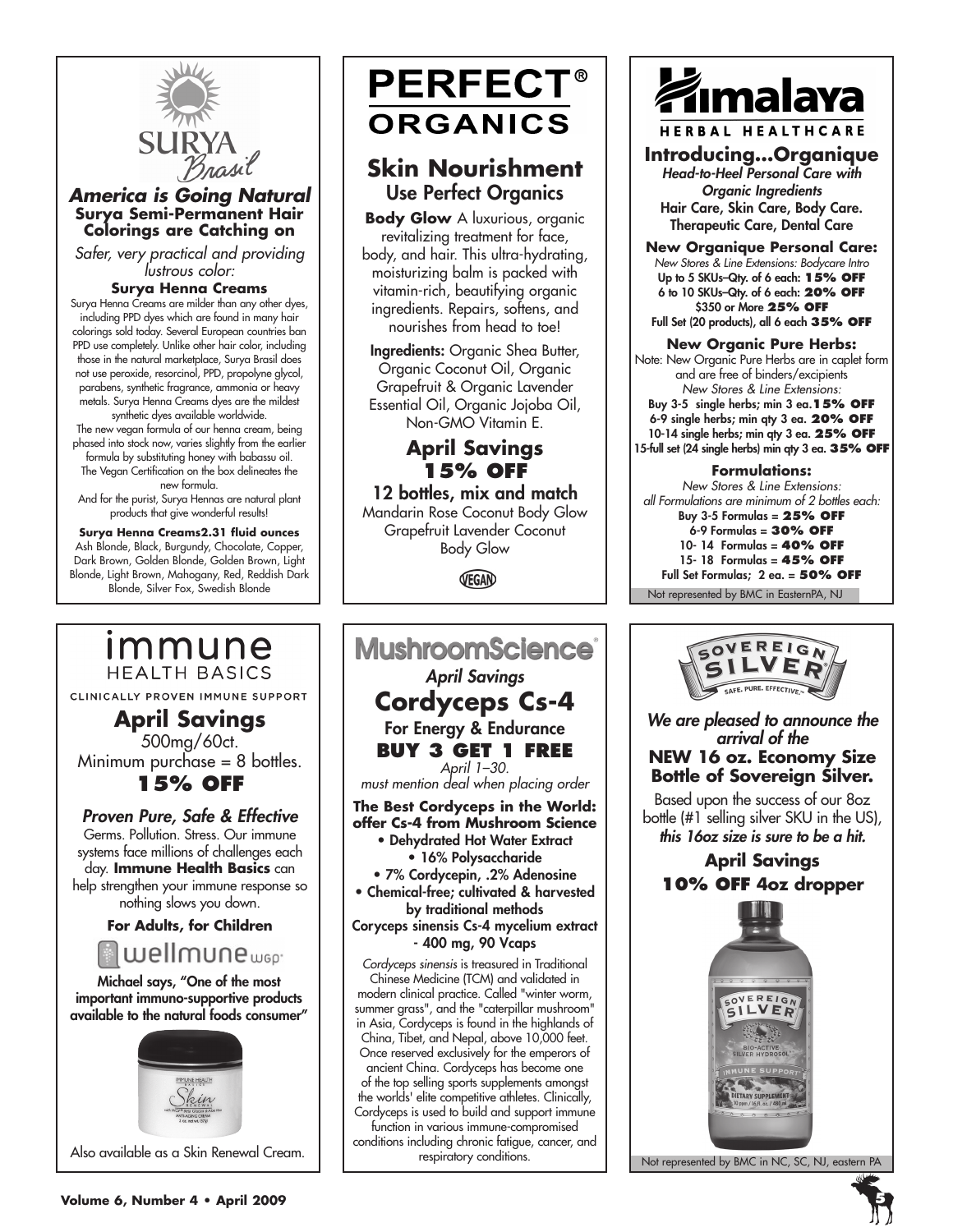# **The Older Crowd**

*continued from page 2*

regardless. To quell the symptoms of premature aging, Newton has the secretly very popular *Prime+ Spray*, that will find fans in any Longevity section.

But there are other secrets to Longevity beyond these basics. Nutritionally, the Asians did not revere medicinal mushrooms because they were marketed well, but because wisdom had proven them effective. Reishi mushroom, made from a hot water extract, was the "food of immortality". All the mushrooms, from Cordyceps and Coriolus to Lion's Mane, were considered culinary support for the wise. The secret was that the mushrooms were made as a tea, and this technology—proven true by modern science—is adhered to by **Mushroom Science**, the oldest and best medicinal mushroom manufacturer in America. One of the things that makes these mushrooms exceptional is their polysaccharide and beta glucan contents; and beta glucans are most beneficial to fine-tune the immune system as it runs on its later years. **Immune Health Basics** makes the best scientifically-validated and properly purified beta glucan products in the market. These beta glucans are a treasured "hit" with the moneyed L.A. aristocracy who crave immortality, and ageless beauty.

Herbs also have magnificent stories about their ability to spring forth youth eternal. "Daily herbs" is a mantra that will lead to energy, immune and brain strength, and a

natural way of being healthy. Ayurveda proved much smarter than modern medicine as the scholars of the time created a "science of life" that was in harmony with nature. This cannot be achieved without feasting wisely off the eden of the herbal world around us. From chyavanprash and ashwagandha, to the adaptogens eleuthro and rhodiola and the ginsengs, the promise of long-life is found in the goodness of herbal medicine. Balanced strength from **Himalaya's** *LiverCare*® and *StressCare*®; and system support from **Herb Pharm's** *Adrenal Support Tonic*™ and *Nervous System Tonic*™. For pure and strong herbs—**Herb Pharm** and **Himalaya USA**; and, for quality standardized herbs, **Bluebonnet Nutrition**. It is the bestsourced herbs that will provide the most noticeable results!

For many, while the internal body mechanisms may be sound, it is of paramount importance to keep the external beauty beaming with vibrance and agelessness. This clientele should not be ignored, and we offer products that fulfill their promise much more than the market-driven "cosmetics" emanating from the laboratories in Paris, Tokyo, NYC and LA.

Skin care begins with pure ingredients. Skin homeostasis is the future's next-level nutrition, but for now—skin health is best achieved when the body is not fighting against the impurities of the products being applied. **Perfect Organics** should be the basis of your store's skin care section: organic ingredients, perfectly manufactured. Do yourself a favor and buy one of their *Body* 



*Glow* products, or their *Perfection Cream*. Only by trying these products will you feel the difference that pure ingredients provide.

Natural bodycare is a brave new world and Blue Moose Consulting can assist you in making the transition from mediocre natural skin-care products to those products that really do moisturize and regenerate and heal.

**Himalaya USA** has just launched a line of head to heel bodycare products that both offer organic herbal ingredients and abstain from over 200 synthetic ingredients. Ageless beauty demands that we care for the largest organ, and skin health needs good liver function internally—*LiverCare*® , a true basis for lifelong health—and energetically beneficial nourishment topically. Offer the cleanest in the Longevity section!

I have been constantly impressed with the vocal praise that **Aloe Life's** *Healing Skin Gel* has received from people using this product as a foundational part of their face skin treatment. This product probably does more to prevent and reduce wrinkles than any \$40-80 product in the world. This same certified-organic whole leaf aloe vera juice is the basis of Aloe Life's superbly moisturizing *Face & Body Lotion*.

Skin Longevity can be achieved with the superlative products you have in your store. Are you doing enough to educate yourselves about the bounty of natural beauty care products available to your customers you offer?

Finally, for a person to live happily they have to be comfortable with their own beauty. For some people, graying hair is wrongly judged a sign of weakness. When one buttresses their own self-image it will always have collateral benefits for the immune system and body homeostasis. **Surya Brasil** offers the cleanest hair coloring products on the market, from henna to semi-permanent hair coloring creams that will not damage the hair, the scalp or the person. Surya is the world's best: offer them to your communities and educate about their cleanness, reliability and safety!

Remember that for people who have climbed the age ladder to marvelous heights (like this courageous writer), most of these nutritional advancements did not exist years ago when their minds were more turned to schooling. People get into habits, and most everyone has a bundle of bad habits dragging them down. If you are not "talking the talk" and educating, then people will have no idea that their lives can be less encumbered with chronic pain and disease; that their function can be better and stronger for longer if they are smart with what they do; and that the health food store is built to give them optimal health through every stage of their life cycle.

Longevity should not focus on illness, it should, rather, focus on the promise of lifelong strength and optimal health, which is always possible! This message will be a joy to those you share it with, and your new Longevity section may just be the starting point for them to begin to learn of this promise. Be kind to the elders: one day, Godwilling, you will be one too!  $\odot$ 

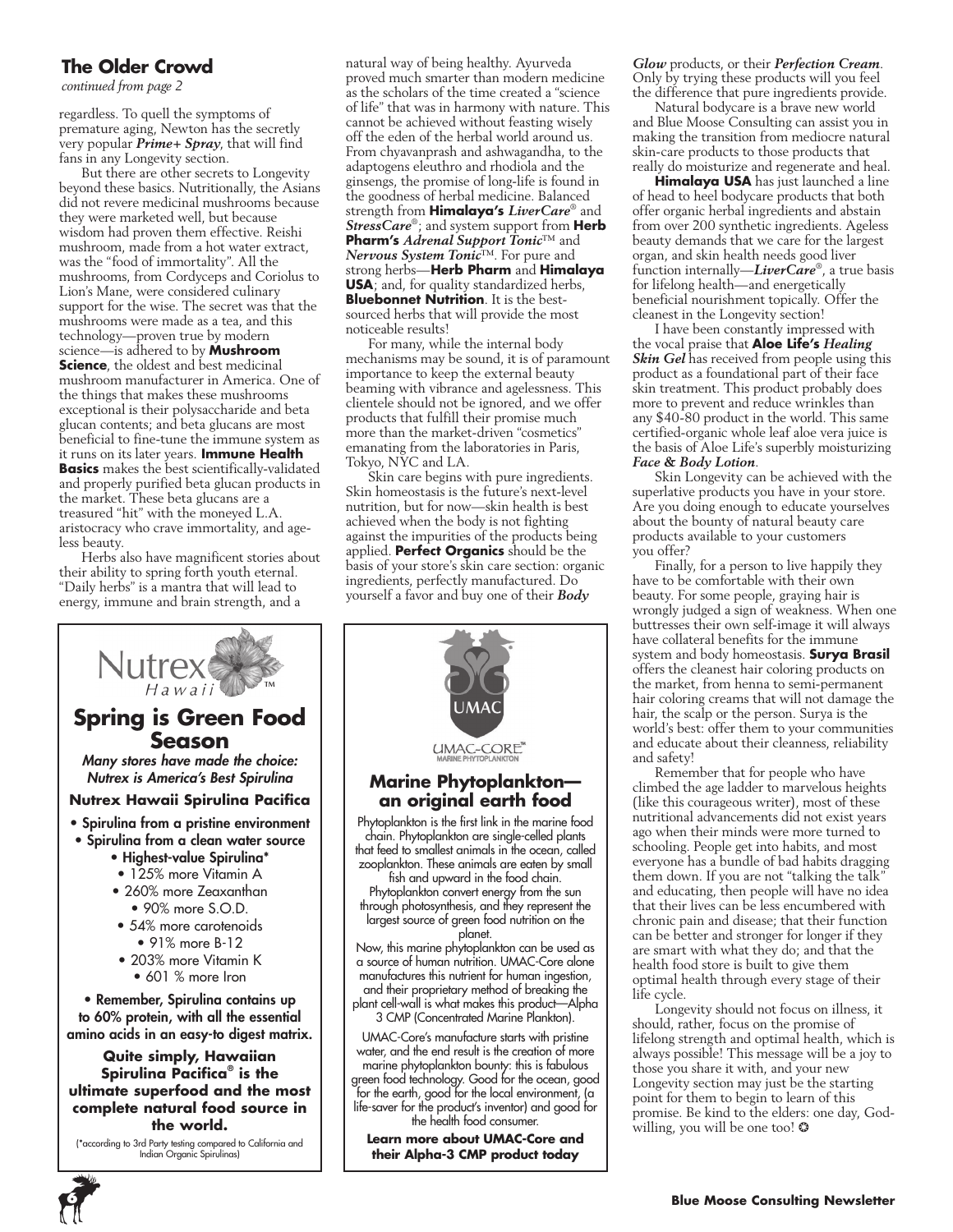#### **Longevity** continued from page 1

Indeed, are the rising numbers of the elderly in our population proof that we are achieving greater qualities of life?

In older societies, the elderly participated to their skill level, were often turned to for advice, were kept present in community affairs, laughed and smiled more, and faced each day with the same concerns that the rest of their communities did. Longevity, as we should be attempting to define it, should be about vitality and robust-living, on the terms defined by the human being experiencing that life. So, Longevity cannot be judged by the modern, mainstream allopathic health care system model at all. It is our term!

Longevity is a happiness of lifestyle: being able to live the lifestyle desired for as long as possible. Longevity is achieved by proper food nutrition first and good water. It is properly functioning body-organ and skeletal-muscle systems, one reason exercise is so important. Life-expectancy should extend further, all things being equal, when a person practices preventative health and lives within balance.

Longevity is allowing the body to naturally achieve homeostasis, and to retain that balance for as long as possible. Longevity is therefore a body constantly cleaning itself, where exercise again comes in. This is where wholistic medicine excels—with those delicate and individual treatments we know are so important that help to keep the balance. While we can teach these precepts in our stores, this is really about a person's own responsibility to self and their ability to listen to their body and share their observations with those who care for their health. The body must learn to surf the peaks and valleys, and each person must be able to listen, adjust and respond.

Longevity is our ability to overcome exposure to, and response patterns from, stress and trauma. This can never be overlooked in the healing continuum. Stress is the biggest killer. Many people thrive on

stress and can adapt to constant challenges, but it is really about how the body responds in this dance, and how the body knows how to protect itself when damage occurs: this is where modern research should be directed.

Longevity does not have to include love, but why live long if you do not have love?

Modern holistic healthcare tries to define Longevity and the brave new world that this concept presents (for, as a species, we have spent centuries just trying to learn how to live comfortably, and now the limits seem to be extended). "Anti-aging" is probably an incorrect term that we often use, but it coarsely defines what we are trying to do: to stop aging. "Life extension" is probably the better term, as it reflects the intention to increase the maximum lifespan by slowing down and/or reversing the aging process.

At this juncture in time (stem cell research and futuristic nanotechnologies not withstanding), life extension is all about cellular health. If aging can be described as the accumulated damage to cells, tissues and organs, then our focus on human cellular biology and human physiology may just continue to lead to the greatest advancements in the field of Life-extension.

The interest should be in how to repair and rejuvenate cells. We are finding that science is hinting that we can re-create ligaments and tendons, research suggests we may even be able to rebuild bones, and when a doctor says that tissue cannot be regenerated—some stories that seem to disprove this.

It is not surprising that many of the world stories about a "fountain of youth" centered around the finding or taking of some potion or drink; or of living in some pristine environment free of war and stress, where a communal harmony existed. The prospects of regeneration are around us, if we can be creative enough to develop them! Look at the promise of something as basic as nucleotides, and whole leaf aloe vera, and the medicinal mushroom, Lion's Mane. Food can heal and food can bring Longevity.

#### **"We Are health food people" Kathy Whitt, Phone Sales Rep, North Carolina**

#### "Well-being Enthusiast"

Several years ago, I chose a personal growth journey with a career in the healing arts. As a Licensed Massage/Bodywork Therapist, Certified Nutritional Consultant, teacher and student for the past 11 years, I have found my clients to be my best teachers. Relationships and open heart presence with my clients are one of life's greatest healing gifts. I have come to celebrate the power of touch and service to others as the basic paths to wholeness and beingness.

By providing nutritional and well-being guidance to others, I felt a passion for the study of quality nutritional products, vibrant health, prevention, and the wellness movement. My enthusiasm to serve others in this area led me to investigate the position of sales rep in the natural health

industry. Through a wonderful friend, I was gently guided to contact Michael Hennessey at Blue Moose Consulting about becoming a sales rep.

During quite an inspiring conversation about the natural food movement, I mentioned to Michael that the way I brighten everyday is to visit our local health food stores. At that moment, I think Michael recognized my love and appreciation for health food stores and what they provide as the foundation of health and wellness to our communities. On that day, with much appreciation and excitement, I joined the unique team of people at Blue Moose Consulting.

In a short time, I have come to hear this team of people express their own heartfelt love and respect for the manufacturers that they represent, the enthusiasm that they have in assisting the health food stores to grow and prosper, and the sincere dedication that they have towards service and education. What a great team to be on in one of the most rewarding fields of authentic service!

When it comes to cellular nutrition, the research being achieved on Ubiquinol, or vegetarian-source S.O.D. GliSODin (www. glisodin.org), and astaxanthin is so new that only progressive nutritionists are keeping up with the research and the promise offered.

The more that we realize the function and structure of the cell, the more we should be able to influence its optimal function through natural and food sources.

The world's superfoods can be the best starting point for research into resolving the puzzles of cell health, tissue repair and organ regeneration. For the conservative healer, there is no longer any question that Omega-3s are the cornerstone of any foundational healing for almost every body system. In the gut, probiotics are now coming into their own and are generally recognized as beneficial. Green tea has a flawless clinical record and has even been given U.S. government approval. These things should be high priority for everyone as "go-to" nutrients. Next in line seems to be turmeric.

Resveratrol presents such an interesting case study. Can this phytoalexin produced by the immune systems of plants and found naturally in the skin of red grapes actually explain the French Paradox of health and lead the debate into food sources that contribute to life extension? The research is promising and controversial, with very few people in the world mastering all the attendant concerns. But my money is on finding high-quality resveratrol and incorporating it into a wise nutritional platform.

**Nordic Naturals** has achieved another cutting-edge milestone as they have combined into one synergistic formula three incredibly-promising nutrients: a high polyphenol Green Tea extract (98%), a quality resveratrol from Japanese Knotweed (Polygonum cuspidatum), and foremost their own highest-quality triglyceride-form Omega-3 fish oil.

Fish oil is probably the most important player in this formula in its role for cell membrane health. One study of centenarians showed that one commonality to all of them was that their cell membranes had high amounts of EPA & DHA. Could it be that the antioxidant capabilities of the food green tea could not only act as anti-inflammatories with the EPA & DHA but also contribute to the stable functioning of these nutrients in the cell? Where resveratrol suggests several other important biological benefits, its antioxidant capabilities alone should point to its benefit in cellular health.

Nutritional protocols attempting to deal with life extension should work to protect cells and tissues while quenching the deleterious affects of free radical damage, and work to optimize cell membrane fluidity and flexibility. Nordic Naturals Omega Longevity in built to achieve these nutritional goals.

We know that there are many more unsolved mysteries available to us if the research can be directed into the nonpatentable yet truly natural field of plant research. First approach would be to investigate all the adaptogens. Since the brain is so important to that hard-to-qualify aspect of personal satisfaction with quality-of-life,

*continued on page 8*